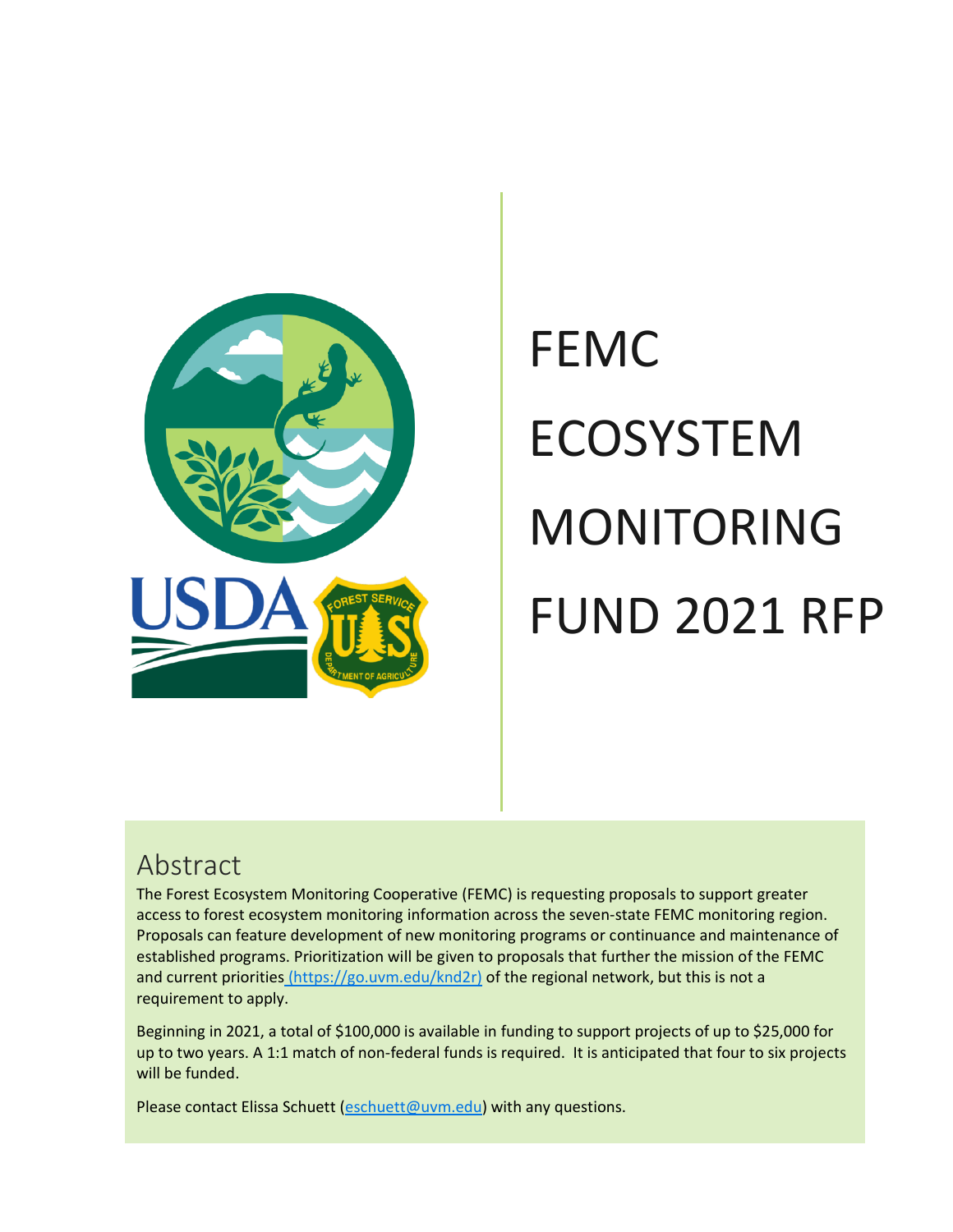## About FEMC

The mission of the Forest Ecosystem Monitoring Cooperative is to serve the northeast temperate forest region through improved understanding of long-term trends, annual conditions, and interdisciplinary relationships of the physical, chemical, and biological components of forested ecosystems.

The FEMC also promotes the efficient coordination of multi-disciplinary environmental monitoring and research activities among federal, state, university, and private-sector agencies with common interests in the long-term health, management, and protection of forested ecosystems.

To learn more about FEMC priorities and resources, please visit:<https://www.uvm.edu/femc/about>

# Objectives of the Ecosystem Monitoring Fund

The Ecosystem Monitoring Fund will support forest ecosystem monitoring projects in the seven-state FEMC program area. The goal is to provide support for the collection, aggregation, analysis, and utilization of forest ecosystem monitoring information to better understand the current threats, historical trends, and future directions of the forested landscape in the Northeast.

To learn more about the Ecosystem Monitoring Fund and outcomes of this opportunity, please visit:

<https://www.uvm.edu/femc/emf/rfp>

and

#### <https://www.uvm.edu/femc/emf/rfp/2021>

**Project Types**: A wide range of project types will be considered for funding. As examples of the breadth of activities the FEMC hopes to support, this may include:

- the implementation of new monitoring programs to fill a critical gap in our understanding of forest response to novel stressors,
- upgrading an existing monitoring program to increase comparability with others in the region,
- aggregation of disparate data sets to expand the relevance of existing data,
- continuation and maintenance of existing long-term monitoring sites,
- digitization of key historical data sets to examine historical trends,
- collection of additional monitoring field data to address emerging needs,
- support or improvement of continuously deployed monitoring instrumentation,
- development of geospatial products to explore landscape patterns

**Project Focus**: Projects may include any monitoring efforts related to forest ecosystem function, structure, and health. This may include forest vegetation, ecosystem services, invasive species, wildlife, water, soil, weather and climate, or air quality. Proposals for monitoring programs outside of these topics and activity types are welcome as long as there is a clear connection made to forest ecosystems in the Northeast.

**Project Duration:** Projects can be funded for up to two years.

**Fund Priorities**: Several priorities have been identified by the FEMC Steering Committee. These priorities are not exhaustive – but meant to guide selection of successful proposals to fund. Priority ranking will be given to projects that: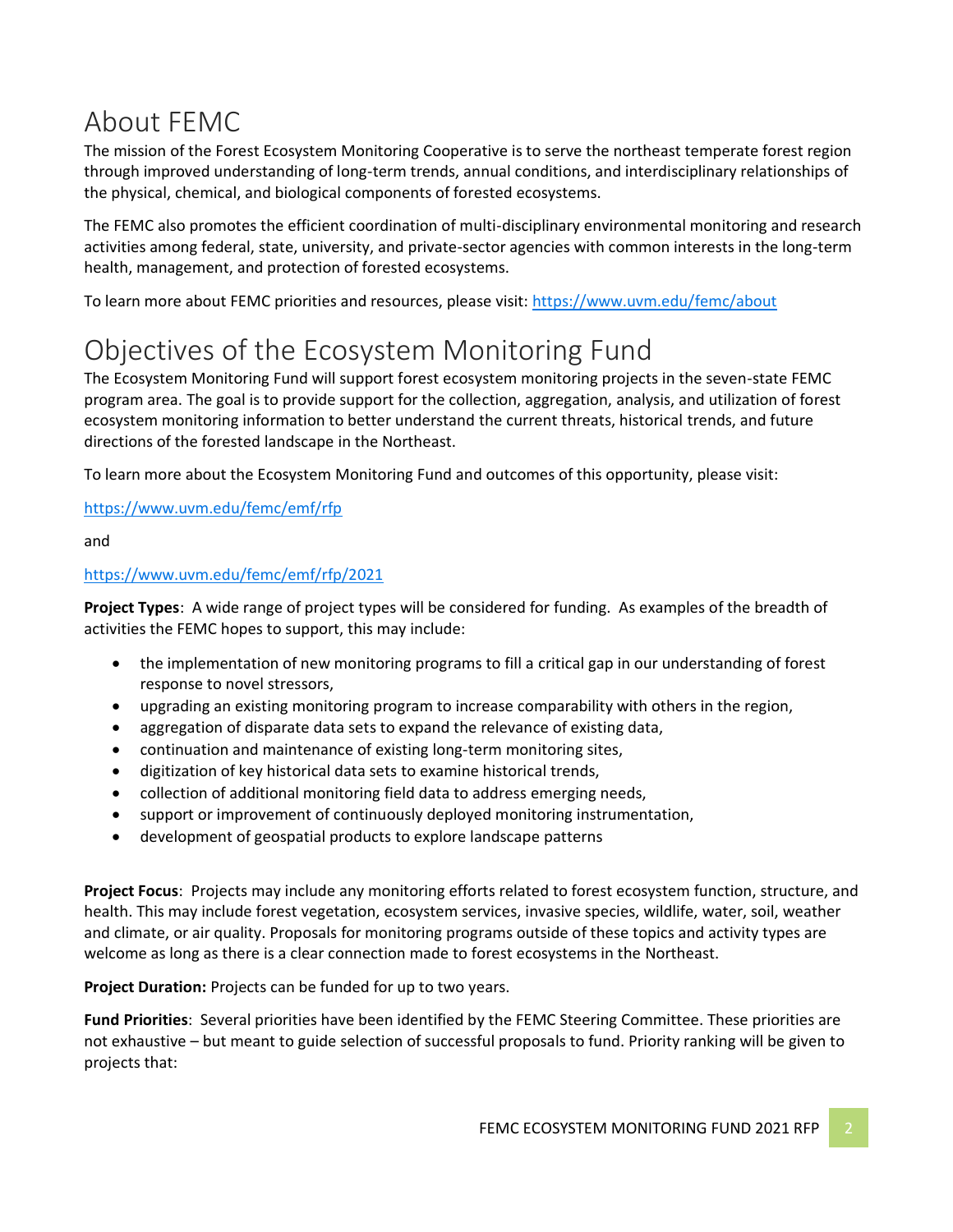- Align closely with the strategic mission and objectives of the FEMC and current issue priorities identified by the FEMC network (detailed in the FEMC workplan)
- Expand on existing forest ecosystem monitoring efforts (spatially, temporally, or informationally), including current FEMC projects
- Have potential for impact across the larger FEMC stakeholder region
- Have the potential for ongoing support, and long-term viability

**Funding Availability:** A total of \$100,000 is available in funding to support projects of up to \$25,000 for up to two years, beginning in 2021. Funds are federally sourced from the U.S. Forest Service. A 1:1 match of nonfederal funds is required. It is anticipated that four to six projects will be funded.

# **Diversity**

FEMC is committed to integrating principles of diversity, equity, inclusion, and justice (DEIJ) into our monitoring programs. FEMC will implement approaches in this RFP to reach diverse communities, both to conduct monitoring and who may benefit from monitoring. We encourage proposals from underrepresented organizations, or that will provide valuable information to these communities. Please include in the proposal narrative (see below) a description of how FEMC DEIJ goals will be met with this proposal. The details can be included throughout the proposal, but also specifically in the rationale, objectives, or outcomes sections.

# Deadlines

| <b>Proposals due</b>    | April 25, 2021 |  |
|-------------------------|----------------|--|
| <b>Reviews complete</b> | April 30, 2021 |  |
| <b>Awards announced</b> | May 7, 2021    |  |
| <b>Awards begin</b>     | May 24, 2021   |  |
| <b>Awards complete</b>  | May 19, 2023   |  |

# Eligibility

Proposals will be accepted from personnel from universities, non-profit, state, tribal, or private organizations located in one of the FEMC member states: Connecticut, Maine, Massachusetts, New Hampshire, New York, Rhode Island, or Vermont. Investigators from other states can be included as co-author on the proposal but cannot lead the project.

Monitoring must be conducted primarily within one of the seven listed states. Monitoring conducted outside of these states with matching funds can be included.

# Proposal Specifications

## *NARRATIVE*

The proposal should include a narrative that describes the monitoring objective, project design and approach, and expected outcomes. The narrative should not exceed three pages. The proposal should clearly describe the need for the monitoring and how this project will address the need. The approach should use methods appropriate to meet the described objective. Explanation and support for the use of methods should be included.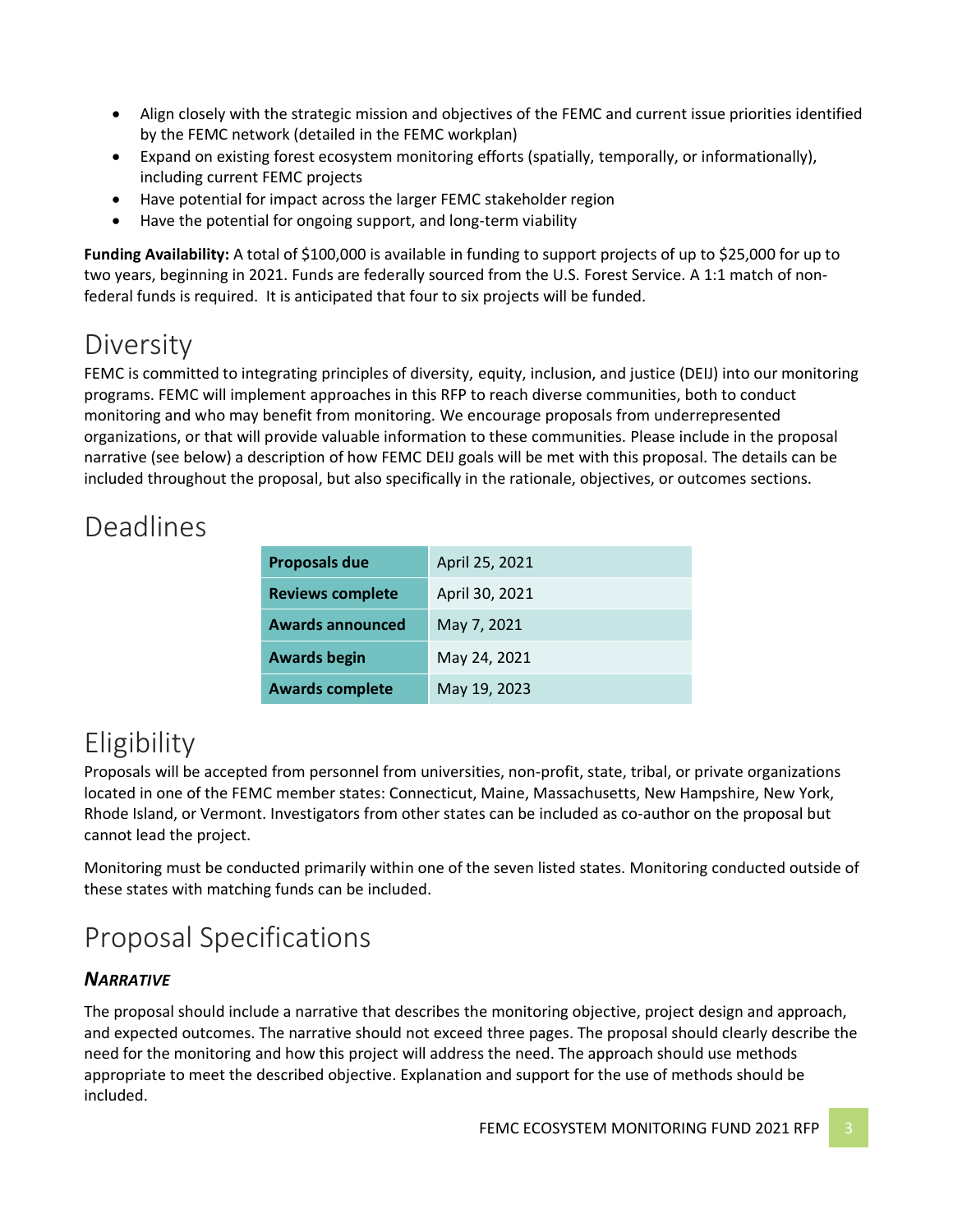The proposal narrative should include the following elements:

**Abstract:** A one- or two-paragraph description of the proposed project.

**Rationale:** Use this section to fully describe the justification/need and expected benefits and value of the project. This section should provide a convincing argument for why this project should be funded, who will benefit, how they will benefit, and how the project will contribute to the FEMC goal of improving access to sustainable monitoring data. Any background information about the location or type of monitoring should be included here to provide support for the justification. Please also describe how this project will be sustainable at the completion of the project to help establish or maintain a long-term monitoring program or data collection, and how the project relates to other FEMC projects or priorities.

**Approach/Methodology**: A detailed description of the planned methodology, including Instruments used, survey methods, data acquisition and storage methods, and data review and use. Please provide support for methods used. If these are standard methods, provide a review of their use. If these are new or novel methods, please describe why they were chosen and how they will meet the project objectives.

**Anticipated Outcomes and Timeline**: Expected outcomes of the monitoring project, including types of data, benefit to stakeholders, and products such as data sets, interpretation, or analysis of monitoring data. Any additional outcomes or products should also be described. Please provide a timeline of major activities and deliverables.

**Project Roles:** Describe the roles and responsibilities for each principal investigator/project lead, any key personnel, and project partners.

**Resources**: Provide information about personnel qualifications, access to equipment and facilities, or other resources that will lead to the success of the proposed project.

**Literature Cited**: List of citations, this does not count toward the three-page limit of the narrative.

Letters of support from key stakeholder groups are welcomed but not required.

## *BUDGET DETAIL AND JUSTIFICATION*

**Budget Detail:** Provide a detailed budget in the categories shown below.

| Item                      | <b>FEMC Funds</b>  | <b>Non-Federal Matching</b> | Total    |
|---------------------------|--------------------|-----------------------------|----------|
|                           |                    | <b>Funds</b>                |          |
| Individual personnel      |                    |                             |          |
| Personnel fringe benefits |                    |                             |          |
| Travel                    |                    |                             |          |
| <b>Supplies</b>           |                    |                             |          |
| <b>Utilities</b>          |                    |                             |          |
| <b>Indirect Costs</b>     |                    |                             |          |
| <b>Total</b>              | \$25,000 (maximum) | \$25,000                    | \$50,000 |

**Budget Justification:** Provide a detailed justification for each line item, including requested funds and nonfederal matching funds.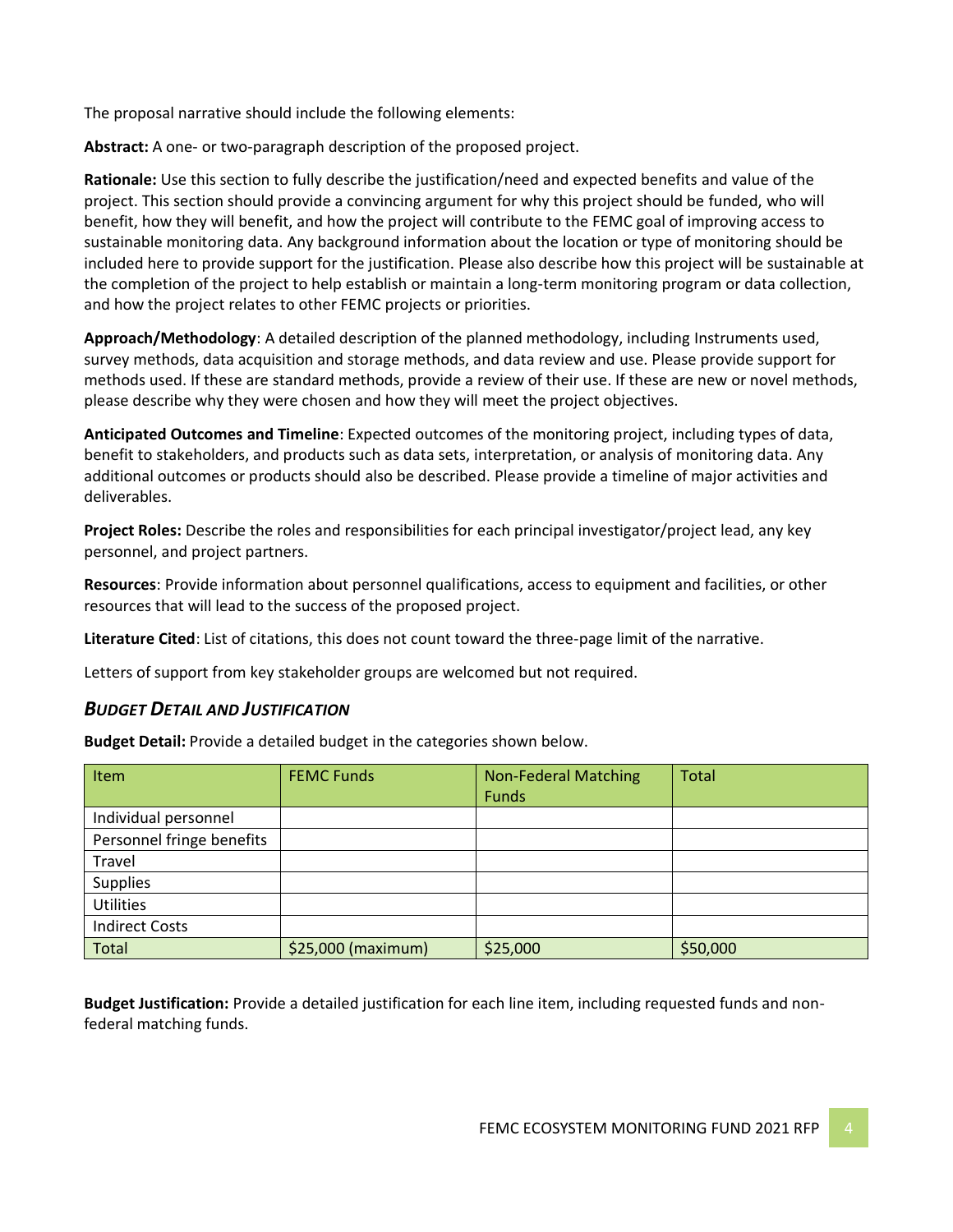#### Eligible budget items

Expenses are allowed for personnel time, including graduate student support (excluding tuition and fees), monitoring supplies, travel to field sites, utilities for site maintenance. Indirect costs of up to 10% are allowed on modified total direct costs.

Expenses cannot be used for participant costs, conference fees, graduate student tuition or fees, or other costs not directly related to the monitoring project. Equipment over \$5,000 is not allowed on this award.

Matching funds must be from non-federal sources and can include cash contributions, third-party in-kind contributions, and unrecovered indirect costs above 10% (indirect rate must be a federally approved). For proposals selected for funding with other organizations contributing match, a letter of commitment will be required before award.

## *DATA MANAGEMENT*

Describe the plan for making data from the project publicly available through the FEMC data archive [\(https://www.uvm.edu/femc/data/\)](https://www.uvm.edu/femc/data/) or another publicly accessible repository providing open access to data downloads that meets the standards of the FEMC (permanent, unique URL, secure, available to the public without restrictions). Investigators can embargo publishing of the data for up to one year after the end date of the project to allow time for publication by submitting a written request to FEMC, but the data must still be deposited in a suitable repository during the embargo period. To aid in understanding data management requirements, a template FEMC data management plan can be found at[: https://go.uvm.edu/nhval](https://go.uvm.edu/nhval)

## *LETTER OF COMMITMENT*

Proposals should be fully routed through your institutional system. Organizations that do not use a routing system can submit a Letter of Commitment indicating organizational approval and commitment of matching fund support.

A Letter of Commitment from any partners offering matching funds should also be included.

The letters should include:

Project title

Name, title, and contact information of the person submitting the proposal

Total direct costs on FEMC- funded budget: Total indirect costs (F&A) on FEMC-funded budget: Total federally funded budget:

Total direct costs on matching (cost share) budget: Total indirect costs (F&A) on matching (cost share) budget: Total matching (cost share) budget:

Names of sub-awardees and corresponding total FEMC funds and matching budgets:

Name and contact information for transmittal of project funding

Name and contact information of Authorized Organization Representative

Signature and date by Authorized Organization Representative